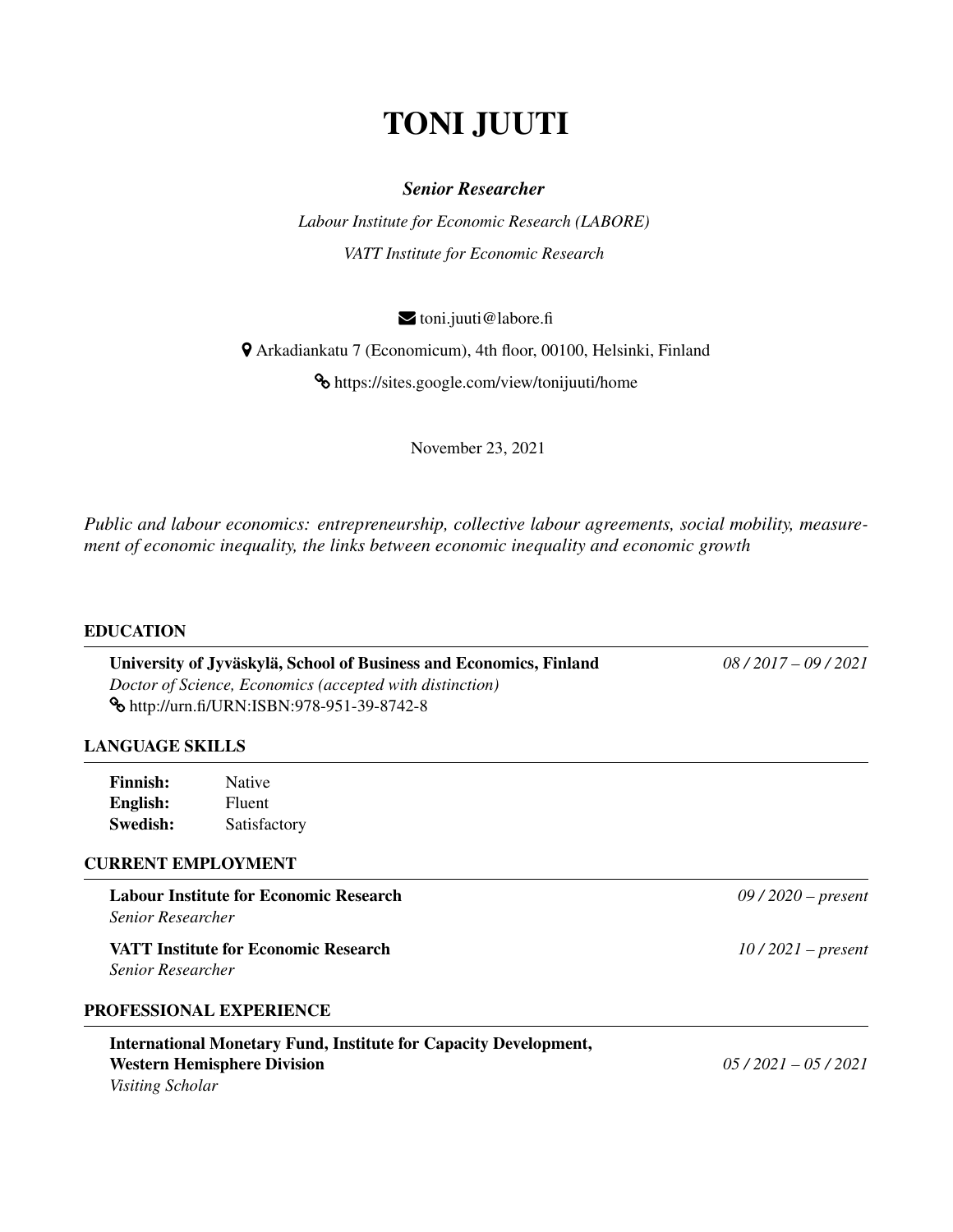| <b>International Monetary Fund, Institute for Capacity Development,</b><br><b>Asian Division</b><br>Intern                                                        | $06/2020 - 08/2020$ |
|-------------------------------------------------------------------------------------------------------------------------------------------------------------------|---------------------|
| <b>VATT Institute for Economic Research</b><br>Visiting Researcher                                                                                                | $02/2020 - 12/2020$ |
| RESEARCH FUNDING AND GRANTS                                                                                                                                       |                     |
| <b>Academy of Finland, Strategic Research Council</b>                                                                                                             | $10/2021 - 09/2027$ |
| Researcher in consortium SustAgeable (Economic and social sustainability across time and space in an ageing<br>society)                                           |                     |
| <b>Academy of Finland</b>                                                                                                                                         | $09/2021 - 08/2025$ |
| Researcher in consortium Inequality: Causes and Consequences (Explaining the distribution of wellbeing: the<br>role of institutions versus market-driven changes) |                     |

| <b>OP Group Research Foundation</b><br>Personal grant for doctoral studies, 12 months | 03/2020 |
|---------------------------------------------------------------------------------------|---------|
| <b>OP Group Research Foundation</b><br>Personal grant for doctoral studies, 12 months | 04/2019 |
| <b>Finnish Cultural Foundation</b><br>Personal grant for doctoral studies, 12 months  | 05/2018 |

# PUBLICATIONS

The role of financial development in the relationship between income inequality and economic growth: an empirical approach using cross-country panel data. *Quality and Quantity*, 2021, forthcoming ® https://doi.org/10.1007/s11135-021-01163-1 ® https://dx.doi.org/10.2139/ssrn.3575634 (working paper) Integrated capital shares. *Applied Economics Letters*, 2020, 27:18, 1533-1540

® https://doi.org/10.1080/13504851.2019.1693695

® https://www.researchgate.net/publication/333842704 (working paper)

# WORKING PAPERS

When Aiyagari meets Piketty: Growth, Inequality and Capital Shares (with Kari Heimonen, Juha Junttila and Teemu Pekkarinen)

® https://dx.doi.org/10.2139/ssrn.3782991

Inequality and Economic Growth: A Method-Dependent Relationship Driven by the Measure of Income Inequality?

® https://dx.doi.org/10.2139/ssrn.3575624

Income Inequality and Economic Growth: Is There a Difference between Rising and Falling Top Income Shares? ® https://dx.doi.org/10.2139/ssrn.3575643